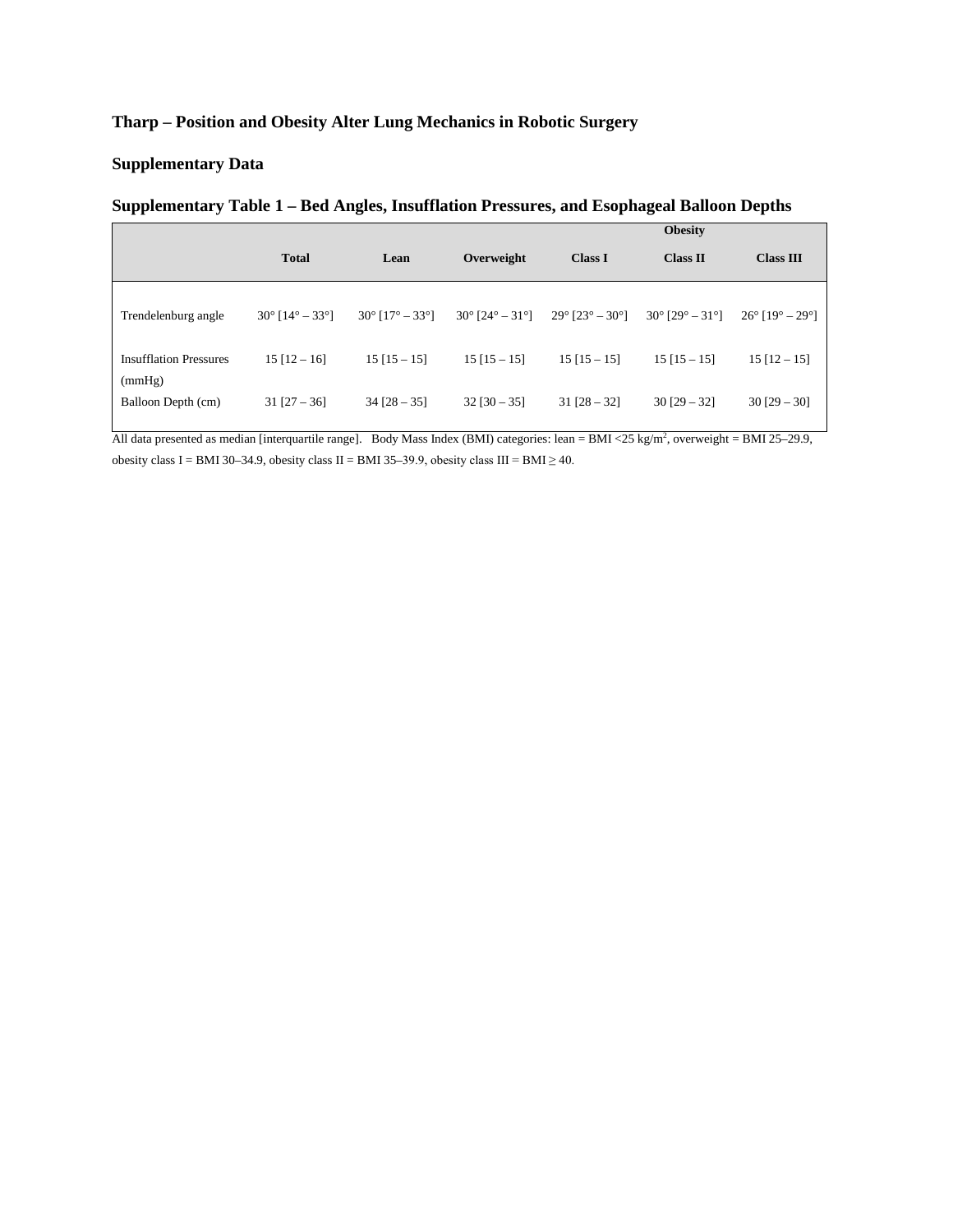| <b>BMI</b> Class | <b>Ventilator Mode</b>  | <b>Baseline</b>  | Pneumoperitoneum | Trendelenburg    | <b>Desufflation</b> |
|------------------|-------------------------|------------------|------------------|------------------|---------------------|
| < 25             | Volume Control          | 24               | 23               | 24               | 13                  |
|                  | Pressure Control        | $\overline{0}$   | $\mathbf{0}$     | $\overline{0}$   | $\overline{0}$      |
|                  | Spontaneous / Triggered | $\mathbf{0}$     | $\Omega$         | $\Omega$         | 5                   |
| $25 - 29.9$      | Volume Control          | 26               | 24               | 24               | $7\phantom{.0}$     |
|                  | Pressure Control        | $\boldsymbol{0}$ | $\overline{0}$   | $\mathbf{1}$     | $\overline{0}$      |
|                  | Spontaneous             | $\mathbf{0}$     | $\overline{0}$   | $\mathbf{0}$     | $\overline{4}$      |
| $30 - 34.9$      | Volume Control          | 16               | 15               | 15               | 9                   |
|                  | Pressure Control        | $\mathbf{0}$     | $\overline{0}$   | $\mathbf{1}$     | $\mathbf{1}$        |
|                  | Spontaneous / Triggered | $\boldsymbol{0}$ | $\overline{0}$   | $\mathbf{0}$     | $\mathbf{1}$        |
| $35 - 39.9$      | Volume Control          | 10               | 9                | 10               | 6                   |
|                  | Pressure Control        | $\boldsymbol{0}$ | $\boldsymbol{0}$ | $\boldsymbol{0}$ | $\boldsymbol{0}$    |
|                  | Spontaneous / Triggered | $\boldsymbol{0}$ | $\boldsymbol{0}$ | $\boldsymbol{0}$ | $\mathbf{1}$        |
| $\geq 40$        | Volume Control          | 12               | 11               | 11               | 9                   |
|                  | Pressure Control        | 1                | $\mathbf{0}$     | 2                | $\mathbf{0}$        |
|                  | Spontaneous / Triggered | $\boldsymbol{0}$ | $\boldsymbol{0}$ | $\mathbf{0}$     | 2                   |
| Total            | Volume Control          | 88               | 82               | 84               | 44                  |
|                  | Pressure Control        | 1                | $\mathbf{0}$     | $\overline{4}$   | $\mathbf{1}$        |
|                  | Spontaneous / Triggered | $\boldsymbol{0}$ | $\Omega$         | $\overline{0}$   | 13                  |

# **Supplementary Table 2 – Ventilator Modes**

Body Mass Index, BMI (kg/m<sup>2</sup>). Data are presented as number of subjects. Spontaneous / Triggered modes include manual spontaneous, pressure support, continuous positive airway pressure, and synchronized intermittent mandatory ventilation modes.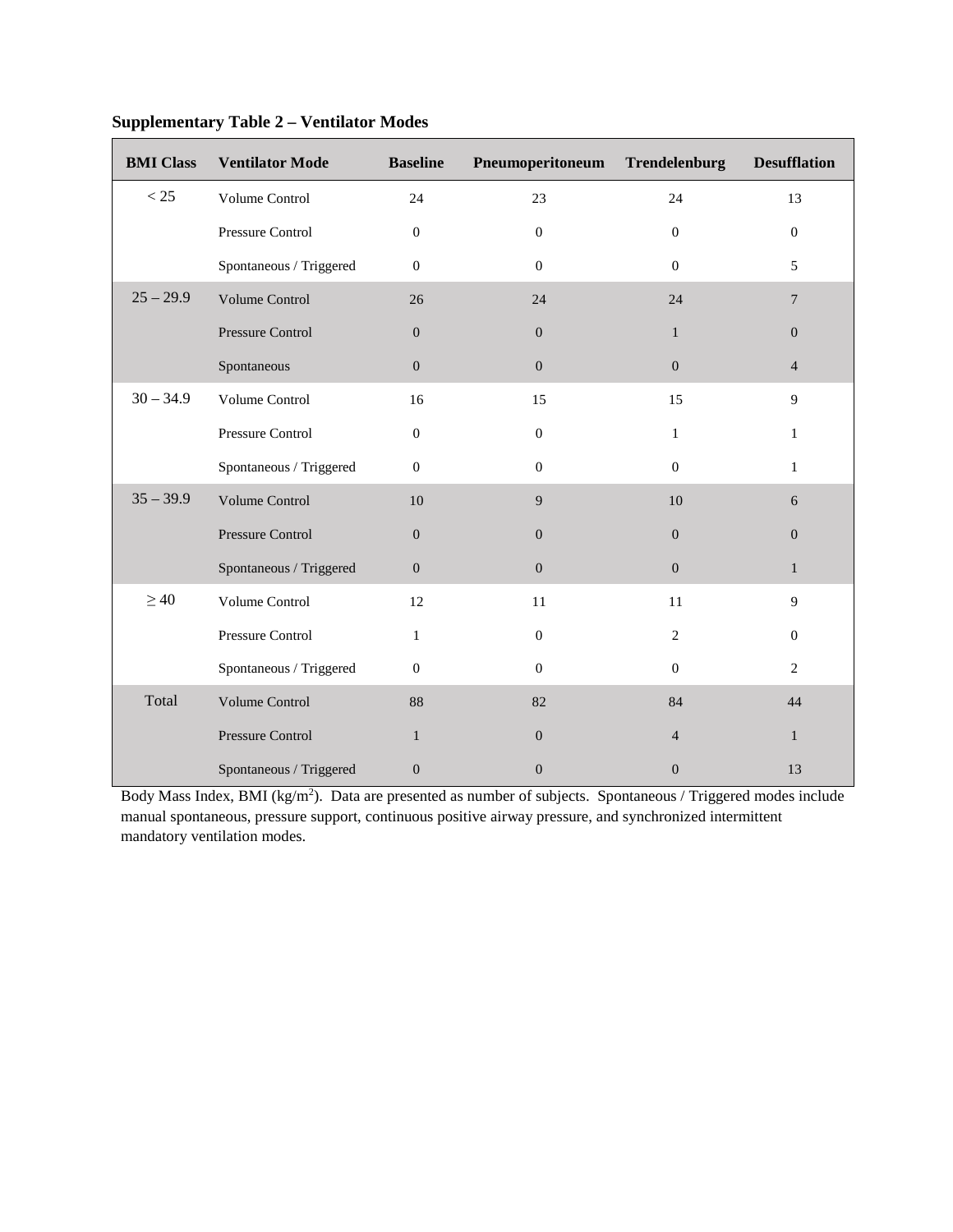| <b>BMI</b> Class | <b>Baseline</b> | Pneumoperitoneum | <b>Trendelenburg</b> | <b>Desufflation</b> |
|------------------|-----------------|------------------|----------------------|---------------------|
| < 25             | $6.4 + 0.8$     | $6.4 + 0.9$      | $6.4 + 0.8$          | $6.5 \pm 0.8$       |
| $25 - 29.9$      | $6.6 + 0.8$     | $6.7 + 0.8$      | $6.8 + 0.8$          | $7.0 + 1.0$         |
| $30 - 34.9$      | $6.9 + 0.8$     | $6.8 + 0.6$      | $7.0 + 0.8$          | $6.7 + 0.8$         |
| $35 - 39.9$      | $7.1 + 0.7$     | $7.2 + 0.6$      | $7.0 + 0.6$          | $7.1 + 0.6$         |
| >40              | $7.5 + 1.0$     | $7.6 + 0.9$      | $7.3 + 1.0$          | $7.5 + 1.1$         |
| Average          | $6.8 + 0.9$     | $6.8 + 0.9$      | $6.8 \pm 0.8$        | $6.9 + 1.0$         |

**Supplementary Table 3 – Tidal Volumes** 

Body Mass Index, BMI ( $kg/m<sup>2</sup>$ ). Tidal volumes in mL / kg ideal body weight. Data presented as mean  $\pm$  SD.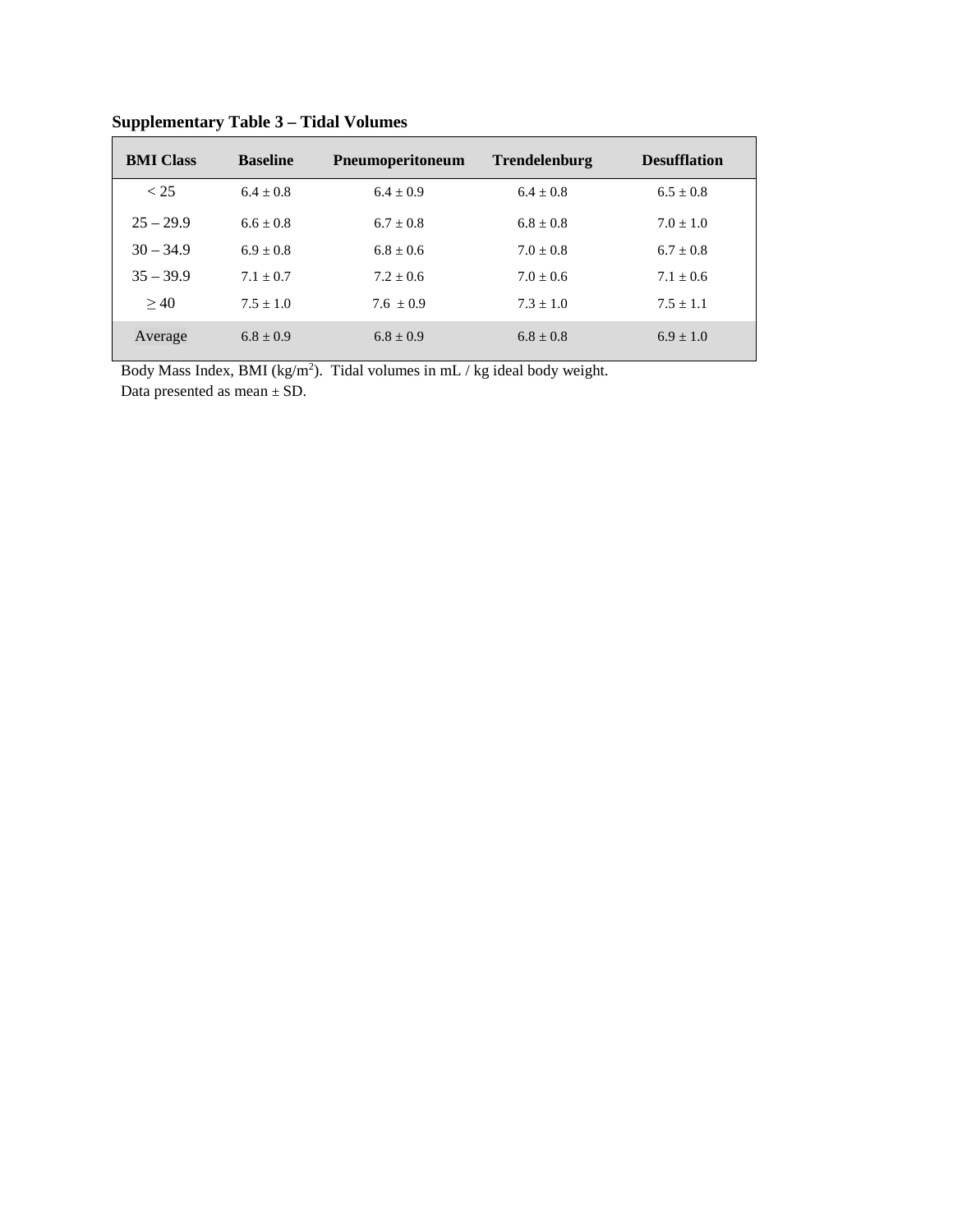|                  | <b>Fraction of</b>     |                  |                                |                 |                     |
|------------------|------------------------|------------------|--------------------------------|-----------------|---------------------|
| <b>BMI</b> Class | <b>Inspired Oxygen</b> | <b>Baseline</b>  | Pneumoperitoneum Trendelenburg |                 | <b>Desufflation</b> |
| $<25\,$          | $\leq 40\%$            | $\boldsymbol{0}$ | $\,1\,$                        | $\sqrt{2}$      | $\boldsymbol{0}$    |
|                  | $40 - 70%$             | 17               | 20                             | $22\,$          | 16                  |
|                  | $\geq 70\%$            | $\,8\,$          | $\overline{4}$                 | $\mathbf{1}$    | 9                   |
| $25 - 29.9$      | $\leq 40\%$            | $\sqrt{2}$       | $\overline{4}$                 | $\overline{4}$  | $\sqrt{2}$          |
|                  | $40 - 70%$             | 18               | 19                             | $20\,$          | $\boldsymbol{7}$    |
|                  | $\geq 70\%$            | $\sqrt{6}$       | $\overline{3}$                 | $\overline{2}$  | $17\,$              |
| $30 - 34.9$      | $\leq 40\%$            | $\overline{2}$   | $\overline{4}$                 | $\overline{3}$  | $\overline{3}$      |
|                  | $40 - 70%$             | 12               | $11\,$                         | $11\,$          | $\sqrt{6}$          |
|                  | $\geq 70\%$            | $\mathfrak{2}$   | $\mathbf{1}$                   | $\overline{2}$  | $\tau$              |
| $35 - 39.9$      | $\leq 40\%$            | $\sqrt{2}$       | $\overline{2}$                 | $\mathbf{1}$    | $\sqrt{2}$          |
|                  | $40 - 70%$             | $\,8\,$          | $\boldsymbol{7}$               | 9               | $\overline{4}$      |
|                  | $\geq 70\%$            | $\overline{0}$   | $\mathbf{1}$                   | $\mathbf{0}$    | $\overline{4}$      |
| $\geq 40$        | $\leq$ 40%             | $\mathbf{1}$     | $\,1\,$                        | $\mathbf 1$     | $\boldsymbol{0}$    |
|                  | $40 - 70%$             | $\overline{9}$   | $\sqrt{6}$                     | $\sqrt{6}$      | 8                   |
|                  | $\geq 70\%$            | $\overline{4}$   | $7\phantom{.0}$                | $7\phantom{.0}$ | $\boldsymbol{6}$    |
| Total            | $\leq 40\%$            | $\boldsymbol{7}$ | 12                             | $11\,$          | $7\phantom{.0}$     |
|                  | $40 - 70%$             | 64               | 63                             | 68              | 41                  |
|                  | $\geq 70\%$            | $20\,$           | 16                             | 12              | 43                  |

## **Supplementary Table 4 – Fraction of Inspired Oxygen**

Body Mass Index, BMI (kg/m<sup>2</sup>). Data are presented as number of subjects.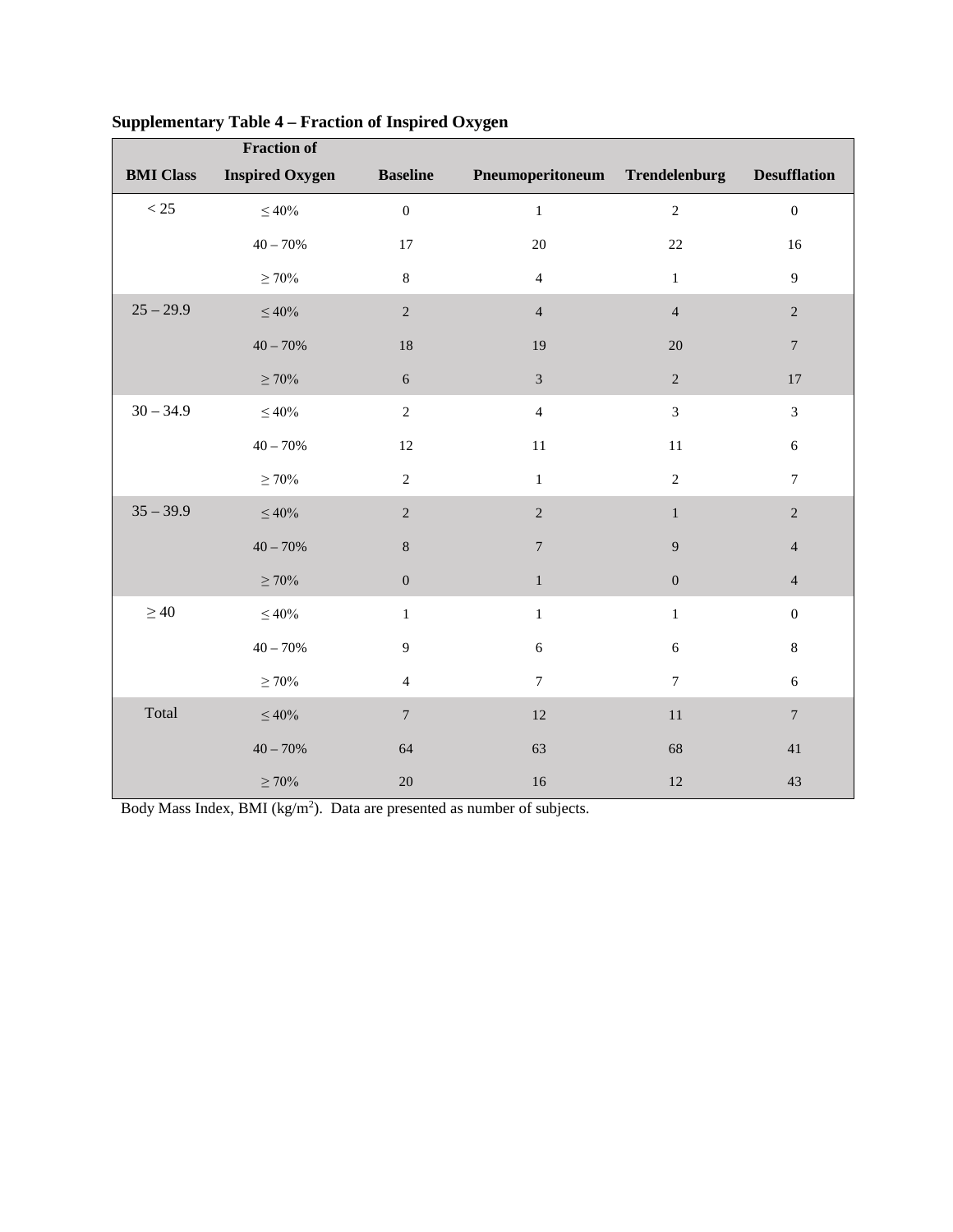|                                              |              | <b>Stage</b>    |   |                  |        |                 |                   |                     |      |
|----------------------------------------------|--------------|-----------------|---|------------------|--------|-----------------|-------------------|---------------------|------|
|                                              | <b>BMI</b>   |                 |   |                  |        |                 |                   |                     |      |
| <b>Parameter</b>                             | <b>Class</b> | <b>Baseline</b> |   | Pneumoperitoneum |        | Trendelenburg   |                   | <b>Desufflation</b> |      |
|                                              | < 25         | $9.2 \pm 3.6$   |   | $15.1 \pm 4.9$   | $\ast$ | $17.7 \pm 4.1$  | $*$               | $10.1 \pm 4.1$      |      |
| Esophageal                                   | $25 - 29.9$  | $11.1 \pm 4.4$  |   | $17.5 \pm 6.9$   | $\ast$ | $20.5 \pm 6.7$  | $\ast$            | $10.6 \pm 4.8$      |      |
| Plateau<br>Pressure                          | $30 - 34.9$  | $13.4 \pm 3.4$  | # | $19.7 \pm 5.4$   | $\ast$ | $25.5 \pm 5.0$  | $*$ $\parallel$ # | $13.5 \pm 1.7$      |      |
| (cm H <sub>2</sub> O)                        | $35 - 39.9$  | $15.2 \pm 5.2$  | # | $23.8 \pm 4.8$   | $*#$   | $28.9 \pm 4.1$  | $*$    #          | $15.6 \pm 2.2$      | #    |
|                                              | $\geq 40$    | $18.6 \pm 5.5$  | # | $25.9 \pm 7.5$   | $*#$   | $29.9 \pm 6.2$  | $\ast$<br>#       | $17.8 \pm 6.3$      | #    |
|                                              | < 25         | $2.4 \pm 0.9$   |   | $5.9 \pm 2.7$    | $\ast$ | $7.7 \pm 2.6$   | $*$               | $2.6 \pm 1.1$       |      |
| Esophageal<br>Driving                        | $25 - 29.9$  | $2.1 \pm 1.3$   |   | $6.7 \pm 3.3$    | $\ast$ | $7.9 \pm 3.7$   | $\ast$            | $1.1 \pm 2.1$       |      |
| Pressure                                     | $30 - 34.9$  | $2.1 \pm 1.4$   |   | $5.9 \pm 2.5$    | $\ast$ | $8.9 \pm 2.7$   | $*$               | $1.5 \pm 2.0$       |      |
| $(\Delta cm H_2O)$                           | $35 - 39.9$  | $2.3 \pm 1.0$   |   | $7.0 \pm 2.6$    | $\ast$ | $10.4 \pm 3.3$  | $*$               | $3.0 \pm 1.3$       |      |
|                                              | >40          | $2.1 \pm 1.7$   |   | $4.9 \pm 3.4$    | $\ast$ | $7.8 \pm 3.7$   | $*$               | $1.4 \pm 3.1$       |      |
|                                              | < 25         | $6.8 \pm 3.4$   |   | $9.2 \pm 4.3$    | $\ast$ | $9.9 \pm 3.6$   | $\ast$            | $7.5 \pm 4.0$       |      |
| End-Expiratory                               | $25 - 29.9$  | $9.0 + 4.1$     |   | $10.9 + 5.4$     |        | $12.6 \pm 5.4$  | ∗                 | $9.5 + 5.4$         |      |
| Esophageal                                   | $30 - 34.9$  | $11.4 \pm 3.6$  | # | $13.8 \pm 5.5$   |        | $16.6 \pm 5.7$  | $*$    #          | $12.0 \pm 3.0$      | #    |
| Pressure<br>(cm H <sub>2</sub> O)            | $35 - 39.9$  | $12.8 \pm 5.1$  | # | $16.8 \pm 5.2$   | $*#$   | $18.4 \pm 5.4$  | $\ast$<br>#       | $12.6 \pm 2.5$      | $\#$ |
|                                              | $\geq 40$    | $16.5 \pm 5.8$  | # | $21.1 \pm 7.8$   | $*#$   | $22.1 \pm 7.0$  | $\ast$<br>#       | $16.3 \pm 5.6$      | #    |
|                                              | < 25         | $7.8 \pm 3.2$   |   | $19.4 \pm 8.7$   | $\ast$ | $24.5 \pm 8.9$  | $*$               | $7.3 \pm 3.1$       |      |
| <b>Chest Wall</b>                            | $25 - 29.9$  | $6.6 \pm 4.0$   |   | $19.6 \pm 10.9$  | $\ast$ | $22.5 \pm 11.3$ | $\ast$            | $3.1 \pm 5.7$       |      |
| Elastance                                    | $30 - 34.9$  | $6.8 \pm 4.8$   |   | $18.5 \pm 8.6$   | $\ast$ | $26.8 \pm 8.7$  | $*$               | $4.5 \pm 7.1$       |      |
| (cm H <sub>2</sub> O/L)                      | $35 - 39.9$  | $7.3 \pm 3.0$   |   | $21.4 \pm 7.7$   | $\ast$ | $32.0 \pm 10.0$ | $*$               | $8.4 \pm 4.9$       |      |
|                                              | $\geq 40$    | $6.0 \pm 5.8$   |   | $13.0 \pm 7.8$   | $\ast$ | $22.9 \pm 10.3$ | $*$               | $4.1 \pm 8.0$       |      |
|                                              | < 25         | $0.6 \pm 0.7$   |   | $-0.3 \pm 0.8$   | $\ast$ | $-0.5 \pm 0.9$  | ∗                 | $-0.1 \pm 1.0$      |      |
| <b>Chest Wall</b>                            | $25 - 29.9$  | $0.4 \pm 0.5$   |   | $-0.1 \pm 0.7$   | $\ast$ | $-0.3 \pm 0.6$  | *                 | $-0.5 \pm 1.6$      |      |
| Resistance                                   | $30 - 34.9$  | $0.6 \pm 0.5$   |   | $-0.3 \pm 0.7$   | $\ast$ | $-0.2 \pm 0.8$  | *                 | $-0.0 \pm 0.8$      |      |
| $/cm H2O*$<br>$L^{-1}$ * sec <sup>-1</sup> ) | $35 - 39.9$  | $0.9 \pm 0.5$   |   | $0.6 \pm 0.9$    |        | $0.4 \pm 1.0$   |                   | $0.5 \pm 0.6$       |      |
|                                              | $\geq 40$    | $0.6 \pm 0.6$   |   | $0.0 \pm 0.6$    |        | $-0.1 \pm 0.8$  |                   | $0.0 \pm 1.4$       |      |

**Supplementary Table 5 – Esophageal Pressures and Chest Wall Mechanical Parameters**

Body Mass Index, BMI ( $kg/m<sup>2</sup>$ ). Data are presented as mean  $\pm$  standard deviation. P-values from pairwise comparison after generalized estimating equation modeling of BMI and position interaction with Bonferroni correction. \*  $p \le 0.001$  compared to Baseline within BMI class.  $\|p \le 0.001$  compared to Pneumoperitoneum within BMI class. #  $p \le 0.001$  compared to BMI < 25 kg/m<sup>2</sup> at a given position.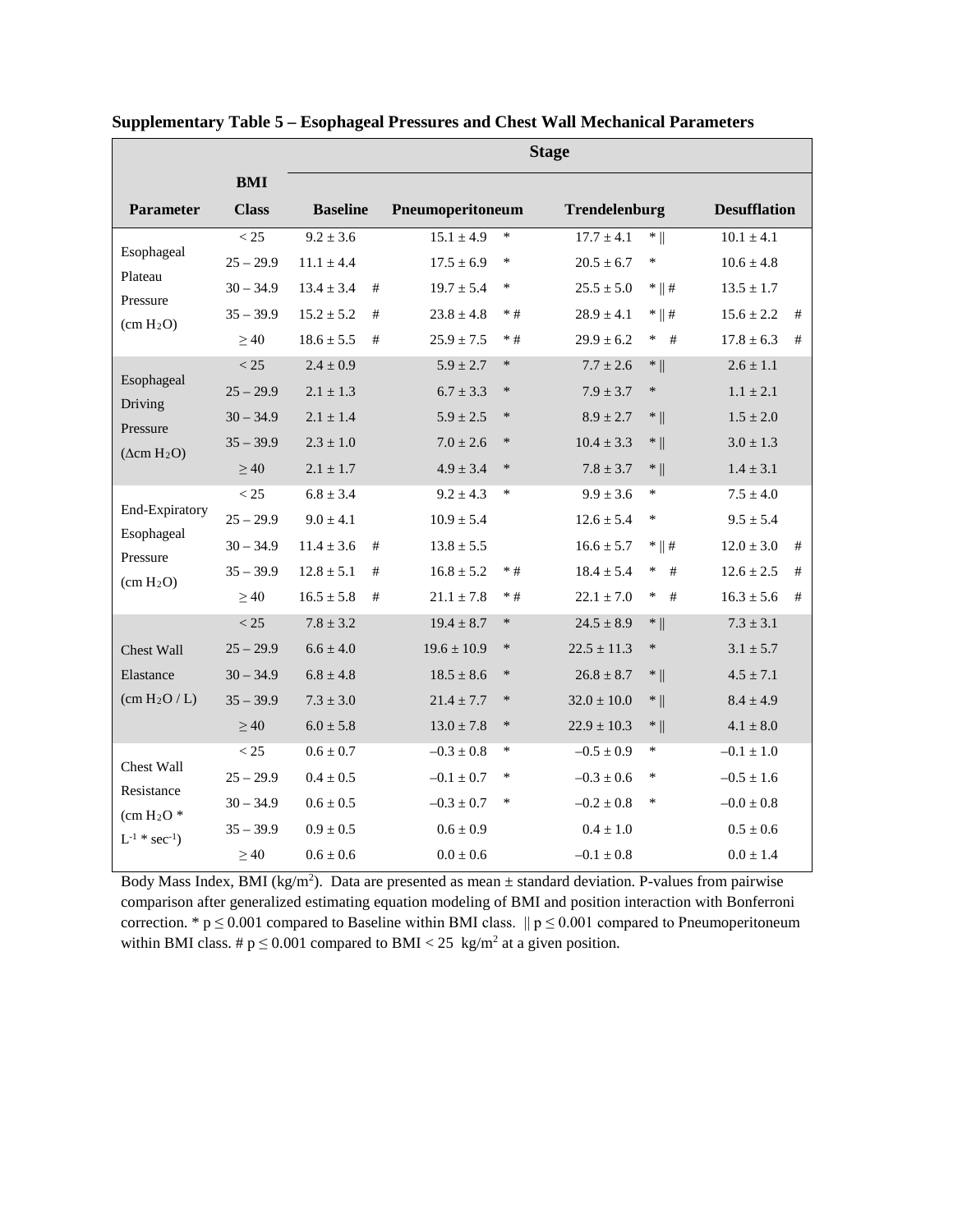| <b>BMI</b> Class | <b>Baseline</b> | <b>P</b> neumoperitoneum | <b>Trendelenburg</b> | <b>Desufflation</b> |
|------------------|-----------------|--------------------------|----------------------|---------------------|
| < 25             | 14 (58%)        | 20 (87%)                 | 20 (83%)             | 10(56%)             |
| $25 - 29.9$      | 21 (80%)        | 20 (83%)                 | 24 (96%)             | 8 (73%)             |
| $30 - 34.9$      | 14 (88%)        | 14 (93%)                 | 15 (94%)             | 9(82%)              |
| $35 - 39.9$      | $9(90\%)$       | $9(100\%)$               | $10(100\%)$          | $7(100\%)$          |
| >40              | 12 (92%)        | 10(82%)                  | 13 (93%)             | $10(91\%)$          |
| Total            | 70 (79%)        | 73 (88%)                 | 82 (95%)             | 44 (80%)            |

**Supplementary Table 6 – Subjects with Negative End-Expiratory Transpulmonary Pressure** 

Body Mass Index, BMI  $(kg/m<sup>2</sup>)$ .

Data presented as count (% of data points at that position / BMI category)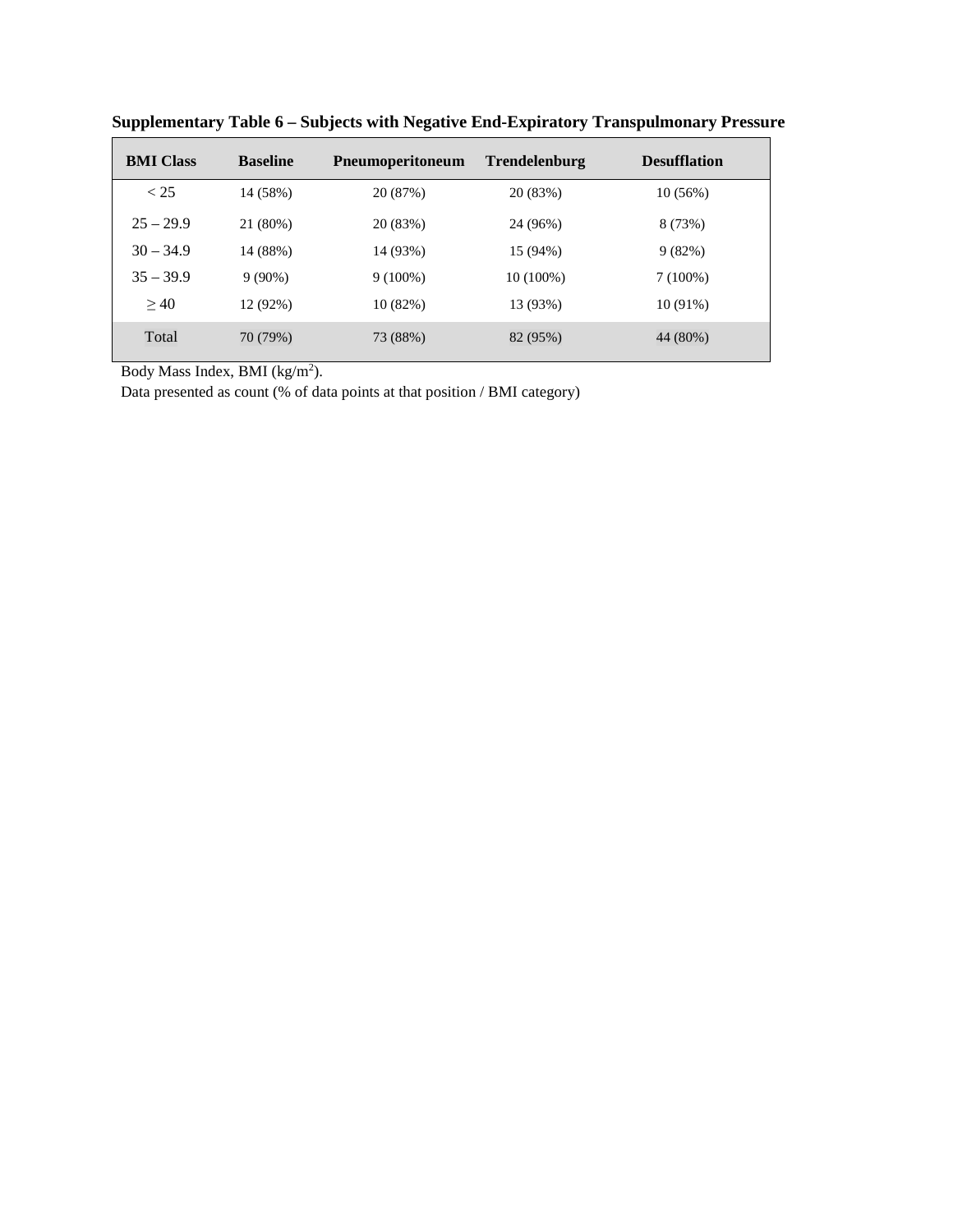|                                                                                   | <b>Stage</b>                                                   |                                                                         |             |                                                                       |                                              |                                                                         |                                         |                                                                        |   |
|-----------------------------------------------------------------------------------|----------------------------------------------------------------|-------------------------------------------------------------------------|-------------|-----------------------------------------------------------------------|----------------------------------------------|-------------------------------------------------------------------------|-----------------------------------------|------------------------------------------------------------------------|---|
| <b>Parameter</b>                                                                  | <b>BMI</b><br><b>Class</b>                                     | <b>Baseline</b>                                                         |             | Pneumoperitoneum                                                      |                                              | <b>Trendelenburg</b>                                                    |                                         | <b>Desufflation</b>                                                    |   |
| Esophageal<br>Plateau Pressure /<br>Airway Plateau<br>Pressure $(\% )$            | < 25<br>$25 - 29.9$<br>$30 - 34.9$<br>$35 - 39.9$<br>$\geq 40$ | $74 + 27$<br>$78 \pm 29$<br>$82 \pm 15$<br>$80 \pm 24$<br>$80 \pm 21$   |             | $83 + 23$<br>$82 \pm 31$<br>$88 \pm 18$<br>$90 \pm 8$<br>$88 \pm 21$  |                                              | $82 + 18$<br>$79 \pm 25$<br>$91 \pm 14$<br>$91 \pm 10$<br>$85 \pm 15$   |                                         | $69 + 25$<br>$67 \pm 28$<br>$76 \pm 14$<br>$79 \pm 4$<br>$76 \pm 23$   |   |
| Transpulmonary<br>Plateau Pressure /<br>Airway Plateau<br>Pressure $(\% )$        | < 25<br>$25 - 29.9$<br>$30 - 34.9$<br>$35 - 39.9$<br>$\geq 40$ | $26 + 27$<br>$22 \pm 29$<br>$18 + 15$<br>$20 \pm 24$<br>$20 \pm 21$     |             | $17 \pm 23$<br>$18 \pm 31$<br>$12 + 18$<br>$10 \pm 8$<br>$11 \pm 21$  |                                              | $18 + 18$<br>$21 \pm 25$<br>$9 + 14$<br>$9 \pm 10$<br>$15 \pm 15$       |                                         | $31 \pm 25$<br>$33 \pm 28$<br>$24 + 14$<br>$20 \pm 4$<br>$24 \pm 23$   |   |
| Esophageal<br><b>Driving Pressure</b><br>/ Airway Driving<br>Pressure $(\% )$     | < 25<br>$25 - 29.9$<br>$30 - 34.9$<br>$35 - 39.9$<br>>40       | $38 \pm 19$<br>$26 \pm 16$<br>$22 \pm 15$<br>$20 \pm 10$<br>$16 \pm 14$ | #<br>#      | $47 \pm 23$<br>$43\pm20$<br>$38 \pm 16$<br>$37 \pm 12$<br>$23 \pm 15$ | $\ast$<br>$\ast$<br>$\ast$<br>$\ast$<br>$*#$ | $51 \pm 20$<br>$42 \pm 20$<br>$43 \pm 12$<br>$44 \pm 14$<br>$31 \pm 15$ | $\ast$<br>*<br>$\ast$<br>$\ast$<br>$*#$ | $35 \pm 21$<br>$11 \pm 23$<br>$16 \pm 20$<br>$25 \pm 10$<br>$9 \pm 23$ | # |
| Transpulmonary<br><b>Driving Pressure</b><br>/ Airway Driving<br>Pressure $(\% )$ | < 25<br>$25 - 29.9$<br>$30 - 34.9$<br>$35 - 39.9$<br>>40       | $62 \pm 19$<br>$74 \pm 16$<br>$78 \pm 15$<br>$80 \pm 10$<br>$84 + 14$   | #<br>#<br># | $53 \pm 23$<br>$57 \pm 20$<br>$62 \pm 16$<br>$63 \pm 13$<br>$77 + 15$ | $\ast$<br>$\ast$<br>$\ast$<br>$\ast$<br>$*#$ | $48 \pm 20$<br>$58 \pm 20$<br>$57 \pm 12$<br>$56 + 14$<br>$69 + 15$     | $\ast$<br>∗<br>$\ast$<br>∗<br>$*$ #     | $65 \pm 21$<br>$89 \pm 23$<br>$84 \pm 19$<br>$75 \pm 10$<br>$91 + 23$  | # |

#### **Supplementary Table 7 – Pulmonary Mechanical Force Partitioning**

Body Mass Index, BMI (kg/m<sup>2</sup>). Esophageal plateau pressure,  $P_{es,plat}$ . Airway plateau pressure,  $P_{aw,plat}$ . Transpulmonary plateau pressure,  $P_{tp,plat}$ . Esophageal driving pressure,  $\Delta P_{es}$ . Airway driving pressure,  $\Delta P_{aw}$ . Transpulmonary driving pressure,  $\Delta P_{tp}$ . Data are presented as mean  $\pm$  standard deviation. P-values from pairwise comparison after generalized estimating equation modeling of BMI and position interaction with Bonferroni correction. \*  $p \le 0.001$  compared to Baseline within BMI class. #  $p \le 0.001$  compared to  $BMI < 25$  kg/m<sup>2</sup> at a given position.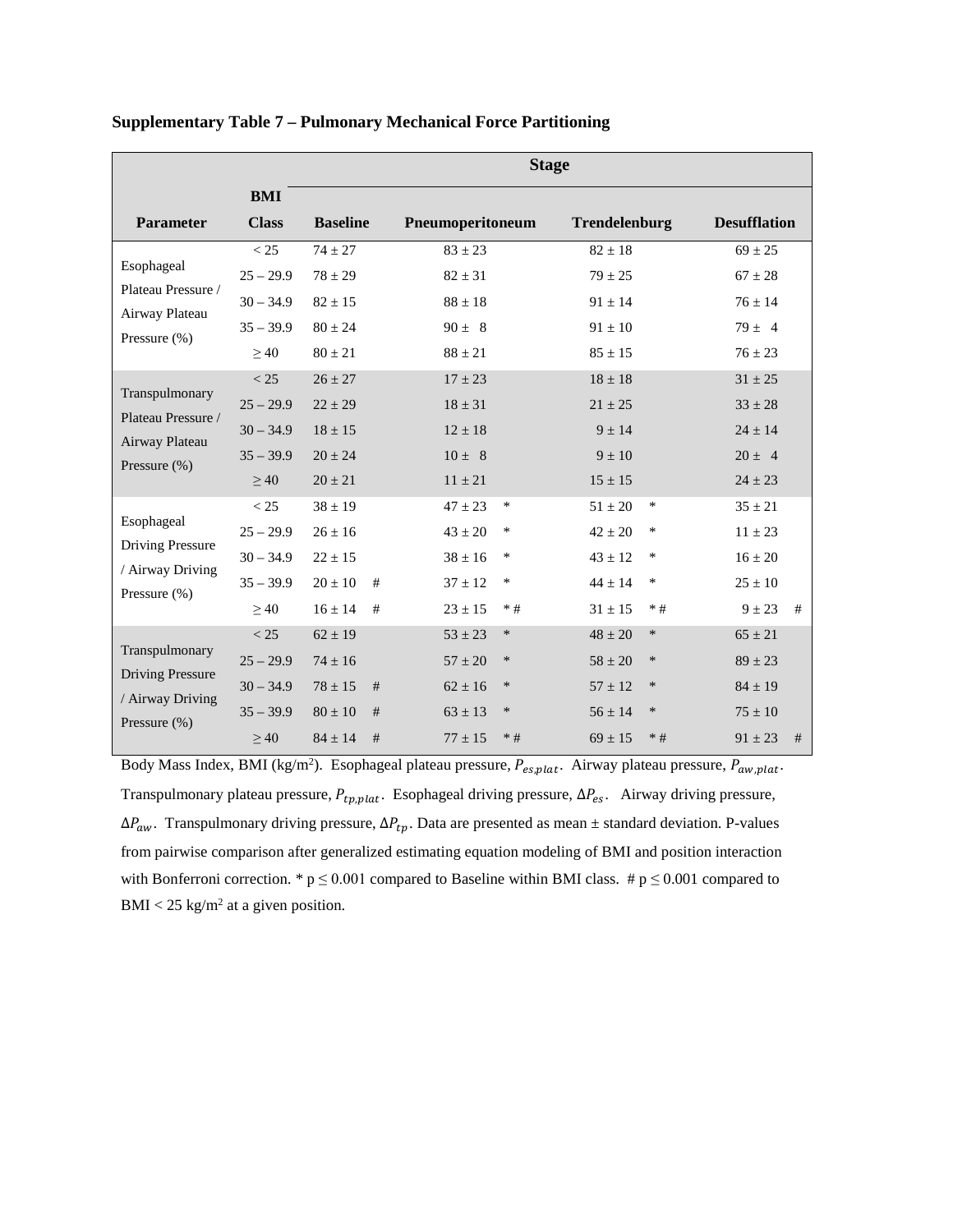| <b>BMI Class</b> | <b>Baseline</b> | <b>Pneumoperitoneum</b> | <b>Trendelenburg</b> | <b>Desufflation</b> |
|------------------|-----------------|-------------------------|----------------------|---------------------|
| < 25             | 14/7/0/1/0      | 12/6/1/2/0              | 7/11/2/1/2           | 1/8/3/2/2           |
| $25 - 29.9$      | 16/7/1/0/0      | 14/7/2/0/0              | 12/9/1/0/1           | 2/5/1/2/1           |
| $30 - 34.9$      | 10/4/1/0/0      | 5/8/1/0/0               | 4/11/0/0/0           | 2/5/1/1/2           |
| $35 - 39.9$      | 7/2/1/0/0       | 7/2/0/0/0               | 6/3/1/0/0            | 2/4/1/0/0           |
| >40              | 7/4/0/0/1       | 6/4/0/0/0               | 6/5/2/0/0            | 2/3/2/1/2           |
| Total            | 54/24/3/1/1     | 44/27/4/2/0             | 35/39/6/1/3          | 9/25/8/6/7          |

**Supplementary Table 8 – Train of Four Data in each BMI class and Surgical Stage**

Body Mass Index, BMI  $(kg/m<sup>2</sup>)$ .

Data are presented as number of subjects with Train of Four counts  $(0/1/2/3/4)$ .